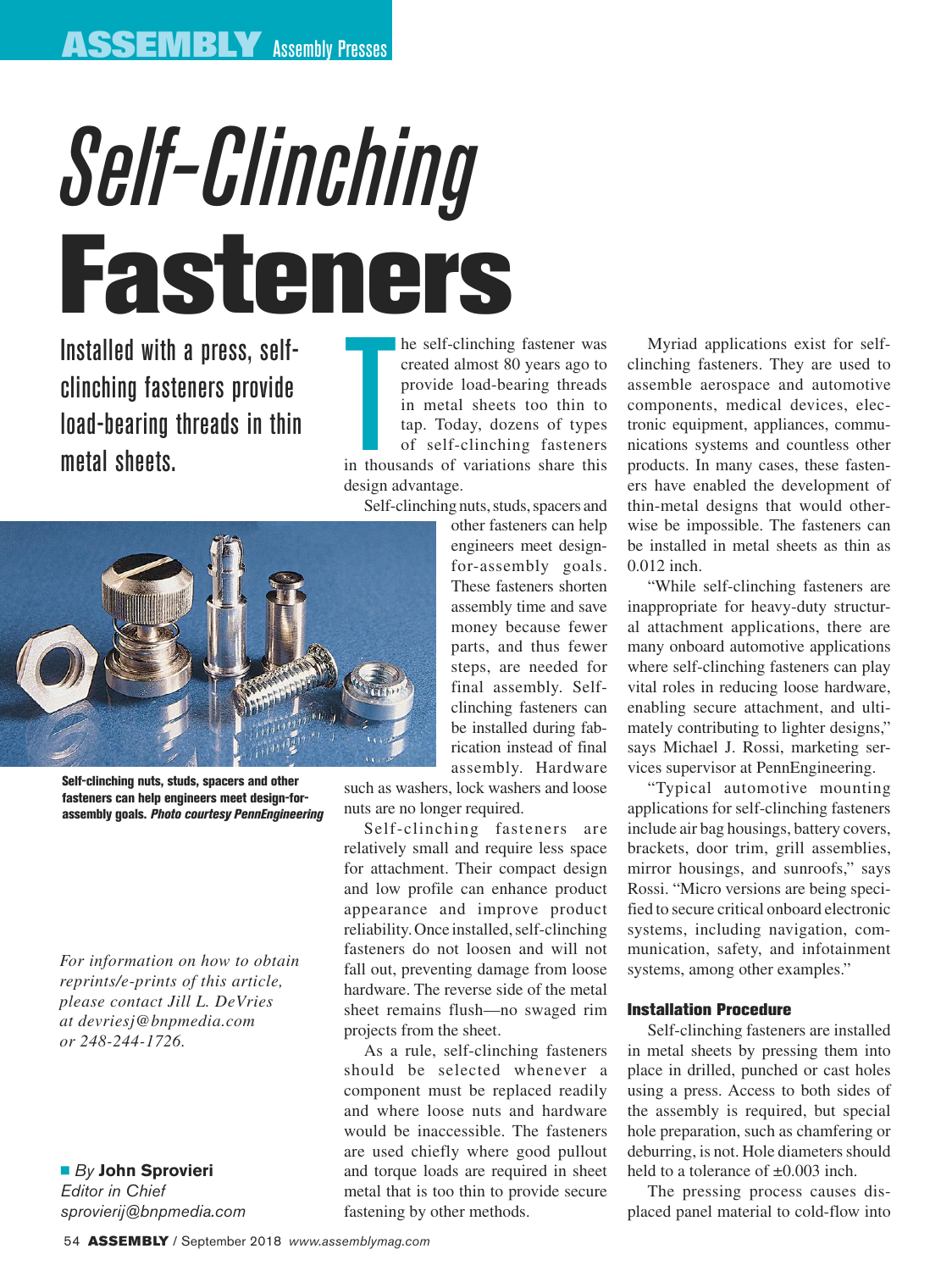a specially designed annular recess in the shank or pilot of the fastener, locking the fastener in place. A serrated clinching ring, knurl, ribs or hex head prevents the fastener from rotating in the metal when tightening torque is applied to the mating screw or nut. As a result, self-clinching fasteners become a permanent and integral part of the part or panel in which they are installed.

The part or panel must be made of a ductile material that is softer than the fastener. As a rule of thumb, the material should be 20 points softer on the Rockwell B scale than the fastener.

During installation, it's important that the fastener be squeezed into place between parallel surfaces. A hammer blow or impact does not allow sufficient time for the sheet material to flow into the recesses of the shank and undercut. Sufficient squeezing force should be applied to totally embed the clinching ring around the entire circumference and to bring the shoulder squarely in contact with the sheet. Over-squeezing can crush the fastener head, distort threads and buckle the sheet.

When correctly installed, selfclinching fasteners produce little or no distortion of the sheet or damage to the finished surface. The fasteners should be installed after plating, finishing or anodizing.

Self-clinching fasteners can be installed with a manual, pneumatic or

servo press, as long as it has adequate throat depth to reach the installation point.

For high-volume assembly, an automated press should be considered. Some automated presses are specifically designed to feed self-clinching fasteners automatically into punched or drilled holes in sheet metal and to seat them correctly with a parallel squeezing force. Feeding rates are up to six times faster than manual insertions, and squeezing action is adjustable to compensate for variations in the thickness and



MSOFS flaring standoffs are manufactured from 300 series stainless steel and are offered in thread sizes #0-80, #2-56, and M1 to M2. They can be installed in panels from 0.008 to 0.012 inch thick. *Photo courtesy PennEngineering*

hardness of the sheet and the height of the fasteners.

"Perhaps the most significant boost to hardware insertion since the introduction of automatic tooling systems is the SingleTouch Part Handling Technology from Haeger, a PennEngineering company," says Rossi. "This technology enables a machine to insert up to four different self-clinching fasteners in a single handling of a part—saving assembly time and money."

Advances with fastener insertion machines also have emphasized operator safety and ease of use. Machines have become much more user friendly over the years. Innovations include the introduction of onboard programmable logic controllers, operator-friendly touch screens for guidance and progress reporting throughout the fastener installation process, and safeguards to reinforce operator confidence and the overall integrity of the installation system, says Rossi.



Manufactured from hardened alloy steel, SHTM hard panel nuts and HFLHTM hard panel studs are designed for installation into especially hard sheet materials, such as high-strength steel. *Photo courtesy PennEngineering*

#### Fastener Types

Self-clinching fasteners fall into four main categories: nuts, studs, standoffs and panel fasteners.

Self-clinching nuts are used wherever strong internal threads are needed for attaching components. During installation, a clinching ring locks the displaced metal behind the fastener's tapered shank, resulting in high push-out resistance. High torque-out resis-

tance is achieved when the knurled platform is embedded in the sheet metal. The force needed to install the fasteners will not distort or damage the threads, because the recommended shank length is always less than the minimum sheet thickness. The clinching action of these nuts takes place on the fastener side of the thin sheet. The reverse side remains flush and smooth.

Externally threaded self-clinching studs are used where an attachment must be positioned before being fastened. Flush-head studs are usually specified, but variations have been designed for high torque, thin sheet or electrical applications. Manufactured from a variety of materials, self-clinching studs are offered in a wide range of thread sizes. Studs are also available without threads for use as permanently mounted guide pins or pivots.

Self-clinching standoffs allow components to be stacked or spaced away from a panel. Through-threaded

> or blind types are standard. They are usually made of steel, stainless steel or aluminum. These standoffs are installed with their heads flush with one surface of the mounting sheet. When blind-threaded types are used, outer panel surfaces are smooth and closed.

> Panel fastener assemblies are used on enclosures where the screw must remain with the door or panel. Usually springloaded, these fasteners offer the advantages of ease of assembly and quick panel removal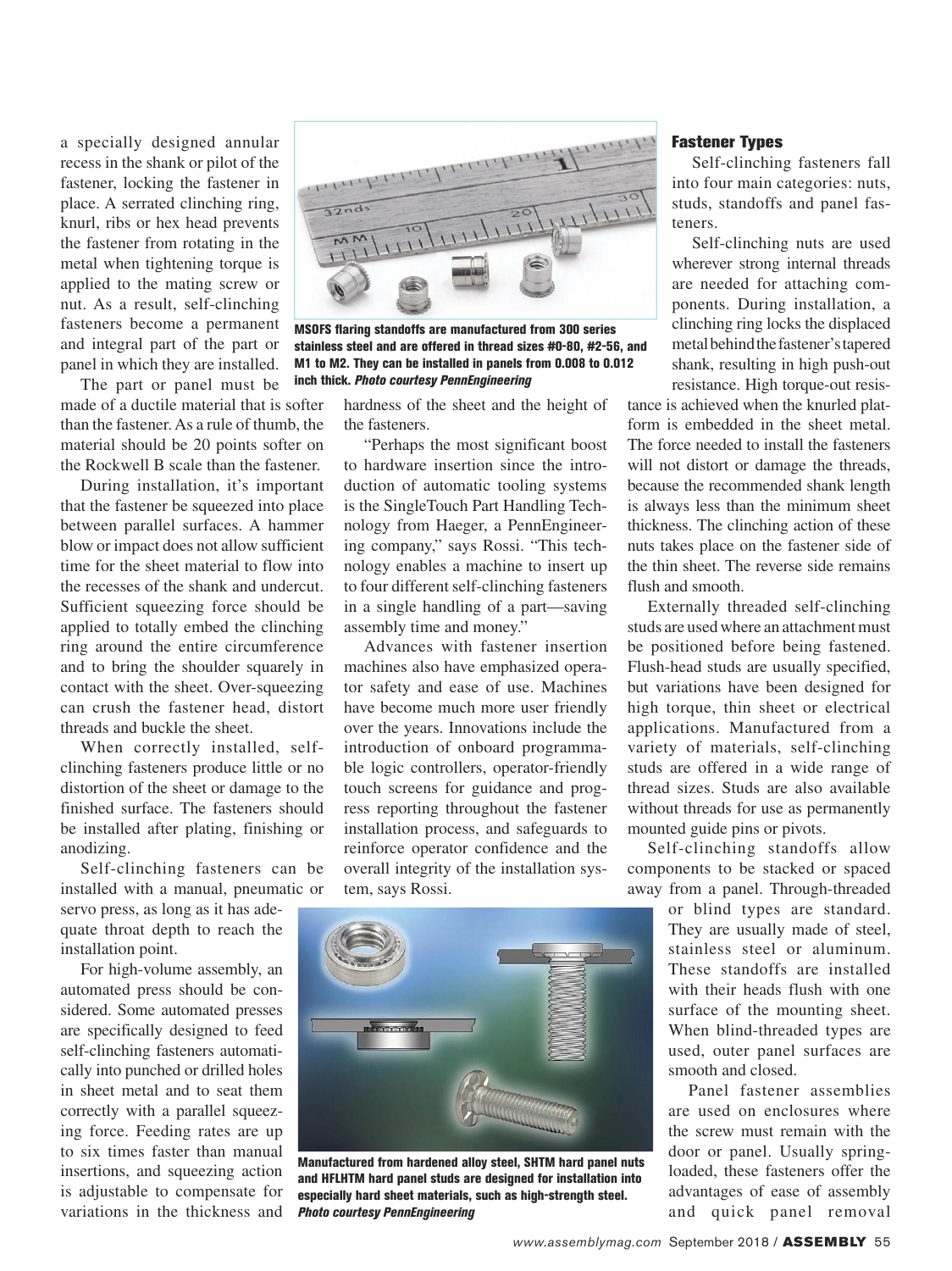

Panel fastener assemblies are used on enclosures where the screw must remain with the door or panel. Usually spring-loaded, these fasteners offer the advantages of ease of assembly and quick panel removal without loose screws. *Photo courtesy PennEngineering*

without loose screws. Self-clinching panel fasteners are preassembled and manufactured in a range of thread sizes and screw lengths to satisfy various application demands. Separate springloaded assemblies have been created specifically for mounting printed circuit boards.

Variations of these four general categories have been developed over the years to meet emerging applications. Each offers a particular design, performance or cosmetic advantage.

Flush fasteners are installed completely flush within the metal sheet and are used when a thin sheet requires load-bearing threads but still must remain smooth with no protrusions on either surface.

Floating nuts have a floating threaded element that compensates for the misalignment of mating holes.

Locking fasteners have a metal or nylon core that requires the mating screw to be installed with a high prevailing torque. This restricts rotation of the screw under vibration.

Nonthreaded standoffs allow for

quick assembly or removal of components without the need for screws or additional fastening hardware.

Concealed-head studs and standoffs are installed into milled, blind holes so that one side of the panel remains unmarred.

Blind fasteners have closed ends that limit screw penetration and are useful for protecting internal components from damage by inadvertent insertion of extralong screws. Barriers protect the threads from damage and foreign matter.

Right-angle fasteners provide strong right-angle attachment points as a costeffective replacement for bent edge tabs, bent center tabs, bent flanges, angle brackets, tack welds and loose hardware.

Self-clinching tie mounts provide secure attachment points for mounting wire to electrical chassis or enclosures.

## New Products

Stainless steel applications for selfclinching fasteners have been increasing. "Stainless steel self-clinching nuts illustrate how one fastener often can

Introducing the

**Digital Torque Control Interchangeable Head <b>Interchangeable Head Control**<br> **Interchangeable Head Propriet and Angle Wrench** 

We've combined the precision of our Exacta 2 and the agility of our CCM micrometer adjustable wrench. The all new DTC Digital Torque and Angle Wrench features twice the accuracy of the CCM and half the weight of the Exacta 2, all at a budget friendly price.

- 
- +/- 2% Indicated Value Accuracy
- Access to 200+ interchangeable heads with a common centerline.
- Ships with an interchangeable head ratchet.

For more information go to: *srtorque.com*

@ 2018 Sturtevant Richmont. All rights reserved.



• Five modes of torque and angle measurement





**255 Kimberly Drive • Carol Stream, IL 60188 USA<br>Worldwide +1 (847) 455-8677 • U.S. Toll-free: +1 (800) 877-1347 • Email: customerservice@srtorque.com** 

See us at The ASSEMBLY Show, Booth 1537